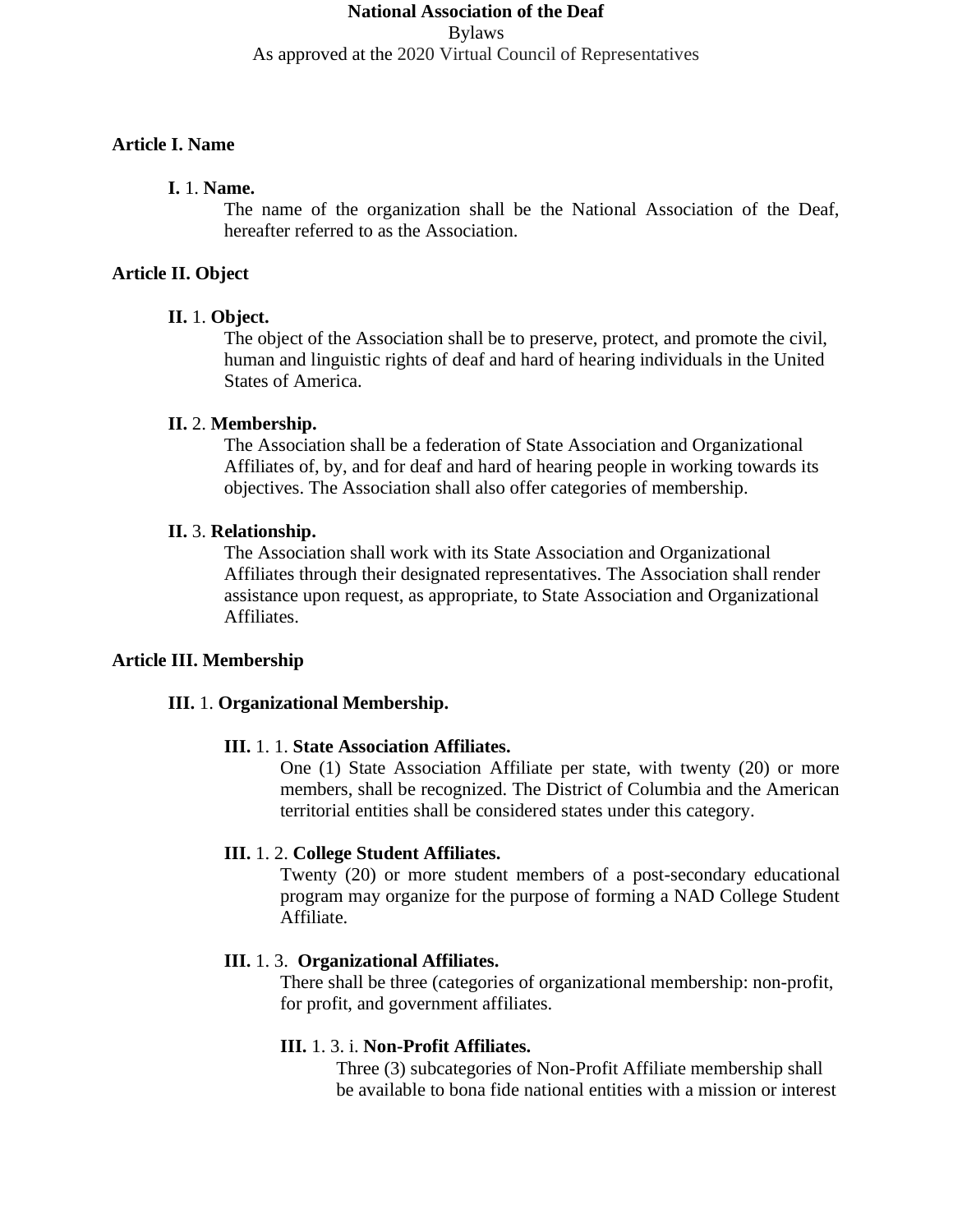in furthering the welfare of deaf and hard of hearing people.

#### **III.** 1. 3. ii. **For-Profit Affiliates.**

Two (2) subcategories of For-Profit Affiliate membership shall be available to national and state for-profit entities with a mission or interest in furthering the welfare of deaf and hard of hearing people.

#### **III.** 1. 3. iii. **Government Affiliates.**

Government Affiliate membership shall be available to federal, state, and local governmental entities with a mission or interest in furthering the welfare of deaf and hard of hearing people.

#### **III.** 1. 4. **Sections.**

The Association shall, within its corporate structure and criteria, allow for the formation of Sections to focus on specific areas of interest consistent with the overall aims of the Association.

#### **III.** 1. 5. **Organizational Membership Fees.**

#### **III.** 1. 5. i. **State Association Affiliates.**

Required organizational membership fees for State Association Affiliates shall be determined by the Board of Directors of the Association.

#### **III.** 1. 5. ii. **College Student Affiliates.**

Required organizational membership fees for College Student Affiliates shall be determined by the Board of Directors of the Association.

#### **III.** 1. 5. iii. **Organizational Affiliates**.

Required organizational membership fees for Organizational Affiliates, either as a whole or by category, shall be determined by the Board of Directors of the Association.

#### **III.** 1. 5. v. **Sections.**

Required organizational membership fees for Sections shall be determined by the Board of Directors of the Association.

#### **III.** 1. 5. vi. **Junior NAD Chapters.**

Required chapter membership fees for Junior NAD Chapters shall be determined by the Board of Directors of the Association.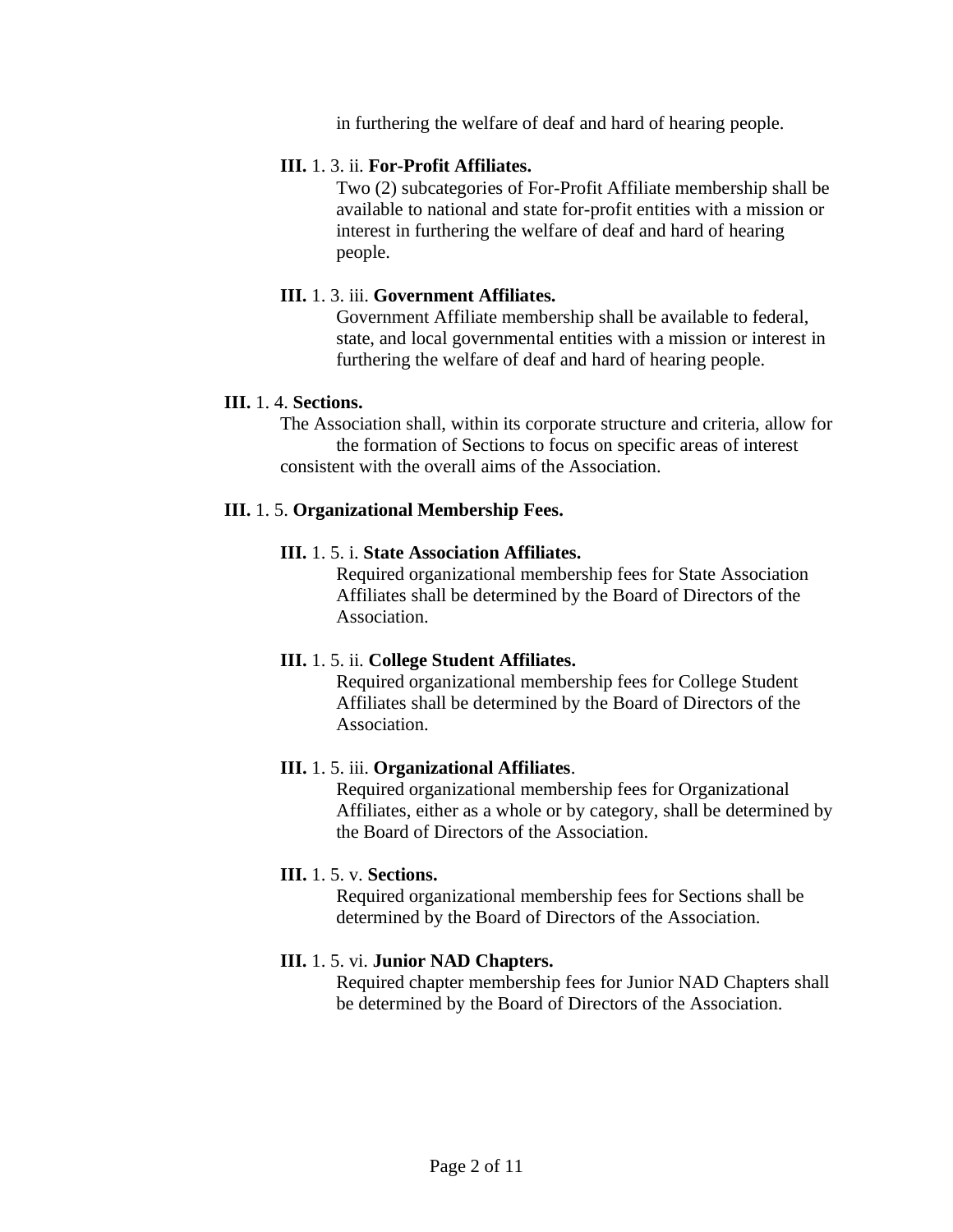### **III. 2. Individual Membership.**

### **III. 2. 1. Regular Members.**

Regular membership status in the Association shall be conferred to residents of the United States, upon payment of annual dues.

### **III. 2. 1. i. Senior Members.**

Senior citizen membership status shall be conferred to individuals at the age of 60 and beyond, upon payment of annual dues.

### **III. 2. 1. ii. Youth Members.**

Youth membership status shall be conferred to individuals aged 18 to 30 years upon payment of annual dues.

### **III. 2. 1. iii. Honorary Members.**

Honorary membership status shall be conferred by biennial national conference resolution or by the Board of Directors to individuals in recognition of distinguished service to the Association. Honorary members are not eligible to vote, unless such individuals are also NAD members in good standing who is chosen as a delegate at the biennial conference. Honorary members are not eligible to hold office, unless such individuals are NAD members in good standing.

#### **III. 2. 1. iv. Order of Georges and Georgettes.**

Order of Georges and Georgettes status shall be conferred to Individual members who maintain their membership for at least three (3) consecutive years.

# **III. 2. 2. International Members.**

International membership status shall be conferred to individuals who do not reside in the United States, upon payment of annual dues. International members shall not vote or hold office.

# **III. 2. 3. Individual Membership Fees.**

Required individual membership fees for Regular, Senior, Youth, and International members shall be determined by the Board of Directors of the Association.

# **ARTICLE IV. Board of Directors**

#### **IV.** 1. **Board of Directors.**

The Board of Directors of the Association shall be comprised of the following: President, Vice President, Secretary, Treasurer, (2) Membership-Based Affilifate Board Members, and eight (8) Regional Board Members. In addition, the Board shall appoint up to two (2) Appointed Board Members.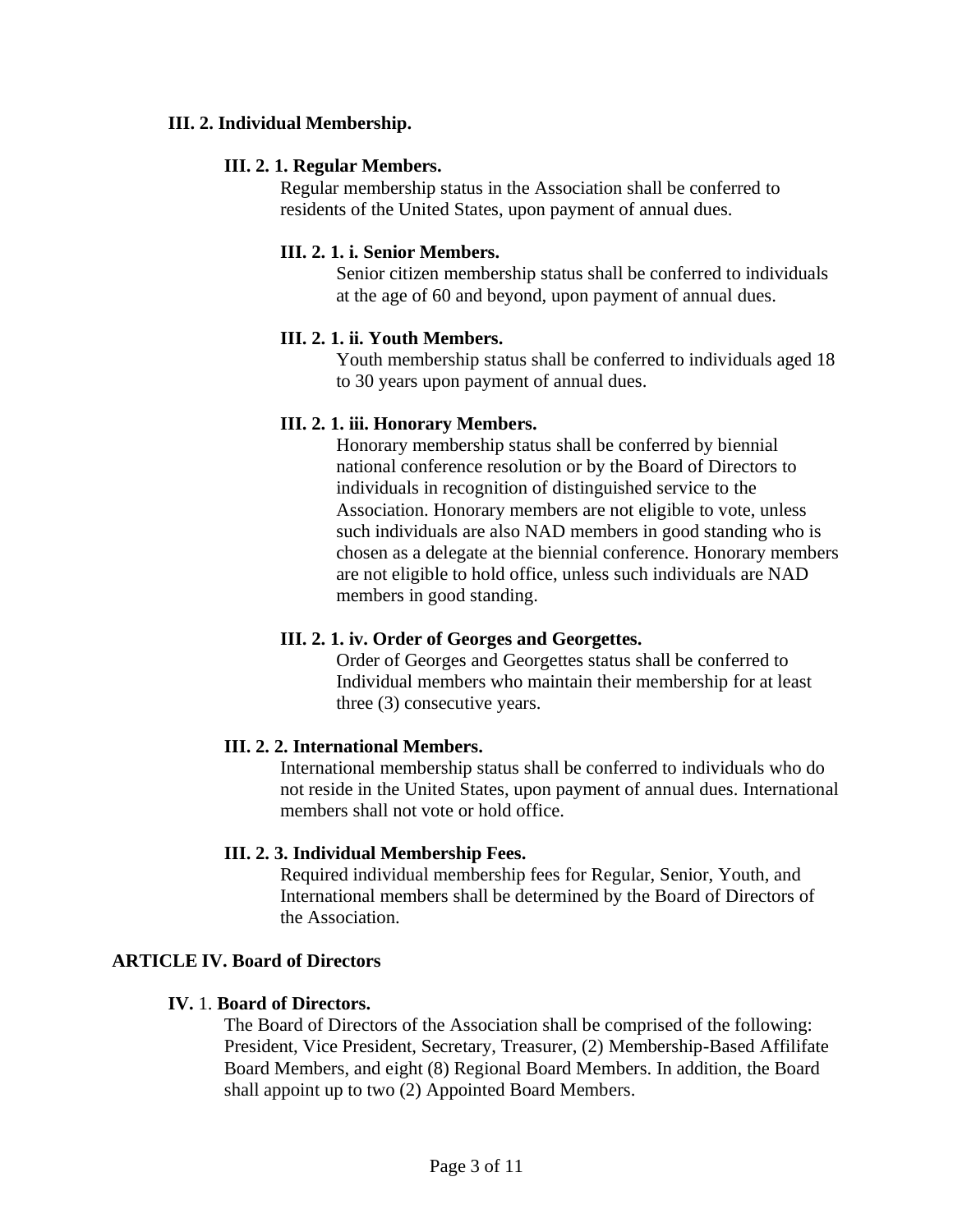### **IV.** 2. **Elected Officers.**

The President, Vice President, Secretary, and Treasurer of the Association shall be elected by ballot at the biennial national conference. No person shall be eligible to hold office who has not been for two years immediately preceding the election, a member of the Association as well as a member of a State Association Affiliate and/or member-based Non-Profit Organizational Affiliate.

### **IV.** 3. **Elected Regional Board Members.**

Regional Board Members shall be elected by ballot by delegates of their respective regions at the biennial national conference. No person shall be eligible to hold office who has not been, for the two years immediately preceding the election, a member of the Association as well as a member of a State Association and/or member-based Non-Profit Organizational Affiliate. The United States shall be divided into four (4) geographical regions, and each region shall be represented by two (2) Regional Board Members, one of which is elected two (2) years apart from the other:

### **IV. 3. 1. Region I.**

Connecticut, Delaware, District of Columbia, Maine, Maryland, Massachusetts, New Hampshire, New Jersey, New York, Pennsylvania, Rhode Island, Vermont, Virginia, and West Virginia.

### **IV. 3. 2. Region II.**

Illinois, Indiana, Iowa, Kansas, Kentucky, Michigan, Minnesota, Missouri, Nebraska, North Dakota, Ohio, South Dakota, and Wisconsin.

# **IV. 3. 3. Region III.**

Alabama, Arkansas, Florida, Georgia, Louisiana, Mississippi, North Carolina, Oklahoma, Puerto Rico, South Carolina, Tennessee, Texas, and Virgin Islands.

#### **IV. 3. 4. Region IV.**

Alaska, Arizona, California, Colorado, Hawaii, Idaho, Montana, Nevada, New Mexico, Oregon, Utah, Washington, and Wyoming.

# **IV. 4. Appointed Board Members.**

The Board of Directors may select up to two (2) Appointed Board members for special expertise. Consideration shall be given to ensuring diversity balance for the Board as whole. NAD shall appoint a board member from National multiracial/cultural deaf organizations dedicated to dismantle racism in NAD's operations and advocacy work. Appointed Board Members must be a member of the Association.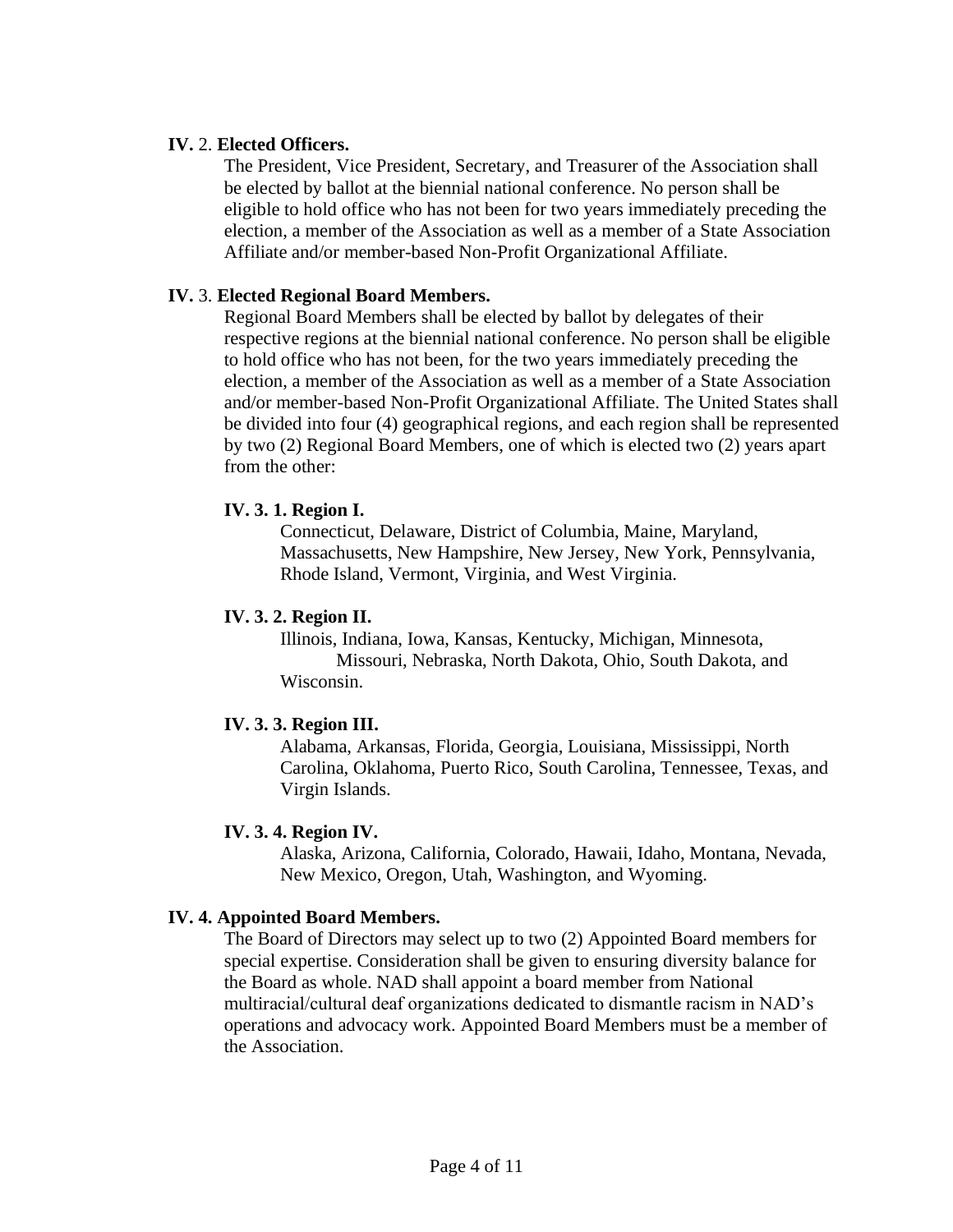### **IV. 5. Candidacy Requirements.**

The Election Committee shall receive completed candidacy forms, requisite background information, and proof of membership of a State Association and/or member-based Organizational Affiliate from prospective candidates for Officer and Regional Board Member positions no later than thirty (30) days prior to the biennial national conference to verify candidacy requirements. Names of official candidates shall be posted prior to the conference. If there are no prospects for a particular position, the Election Committee shall receive candidacy documents prior to the start of the Council of Representatives meeting. There shall be no nominations from the floor except in cases where there are not more than one (1) candidate running for the Elected Offices at the time of deadline in which nominations from the floor shall then be accepted.

### **IV. 6. Terms of Office.**

### **IV. 6. 1. Elected Officers.**

The President, Vice President, Secretary, and Treasurer of the Association shall be eligible to serve for no more than three (3) consecutive two-year terms.

#### **IV. 6. 2. Elected Regional Board Members.**

Regional Board Members of the Association shall be eligible to serve for no more than two (2) consecutive four-year terms.

#### **IV. 6. 3. Appointed Board Members.**

Appointed Board Members of the Association shall be eligible to serve for no more than three (3) consecutive two-year terms.

#### **IV. 7. Assumption of Office.**

Elected Board Members shall assume their respective duties immediately after adjournment of the biennial national conference. Appointed Board Members shall assume their respective duties immediately upon accepting appointment by the Board of Directors, within 60 days after the biennial national conference.

#### **IV. 8. Board Meetings.**

# **IV. 8.1. Regular Meetings.**

Regular meetings of the Board of Directors shall meet at least five times during each biennium. Places, dates, and times shall be established by the Board of Directors. Regular meetings of the Board of Directors may be called by the President or at least five (5) board members. The President shall conduct a poll in advance of the meeting for the purpose of indicating that at least a quorum would be expected to be present for each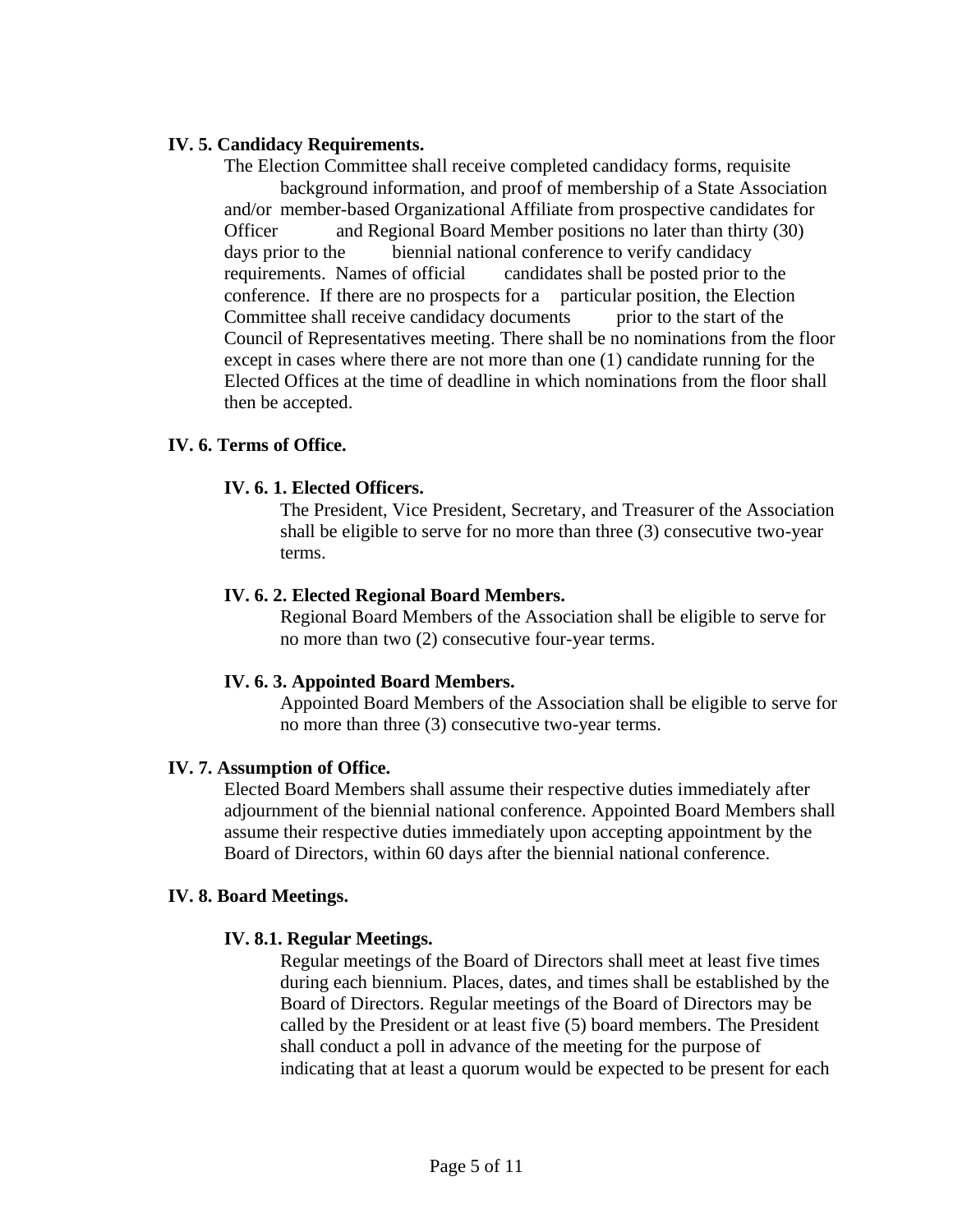such meeting. Video conferences shall be used for regular meetings when the need arises.

#### **IV. 8.2. Special Meetings.**

Special meetings of the Board of Directors may be called by the President or upon the written request of five members of the Board of Directors. At least twenty-four hours written notice must be made before the meeting. Notice shall state the purpose of the meeting and no business other than that stated shall be conducted. Video conferences shall be used for special meetings. The President and Secretary with a majority of the Board members shall be present.

# **IV. 8.3. Quorum.**

A majority of the Board of Directors present shall constitute a quorum.

# **IV. 9. General Duties.**

The Board of Directors shall have general control of the affairs of the Association between biennial national conferences, during which time they shall consider action on conference recommendations. The Board shall undertake actions to ensure the financial health and growth of the Association. The Board shall have the power to fill Board vacancies except for the office of President as they may occur between biennial national conferences, to appropriate money from the operating fund, and to ensure that the current expenditures of the Association shall not at any time exceed the regular income for each fiscal year.

# **IV. 10. Duties of Board of Directors.**

#### **IV. 10. 1. President.**

The President shall be the chief spokesperson for the Association and shall chair business meetings of the biennial national conference and the Board of Directors. The President, with the approval of the NAD Board, shall appoint the chair of each standing committee, other than the Finance Committee, and shall be an ex officio member of all committees.

# **IV. 10. 2. Vice President.**

The Vice President shall serve at any time the President is unable to serve, or when the office of the President becomes vacant.

#### **IV. 10. 3. Secretary.**

The Secretary shall be responsible for the minutes of the biennial national conference and meetings of the Board of Directors.

#### **IV. 10. 4. Treasurer.**

The Treasurer shall have charge of vested funds of the Association and shall serve as chair of the Finance Committee.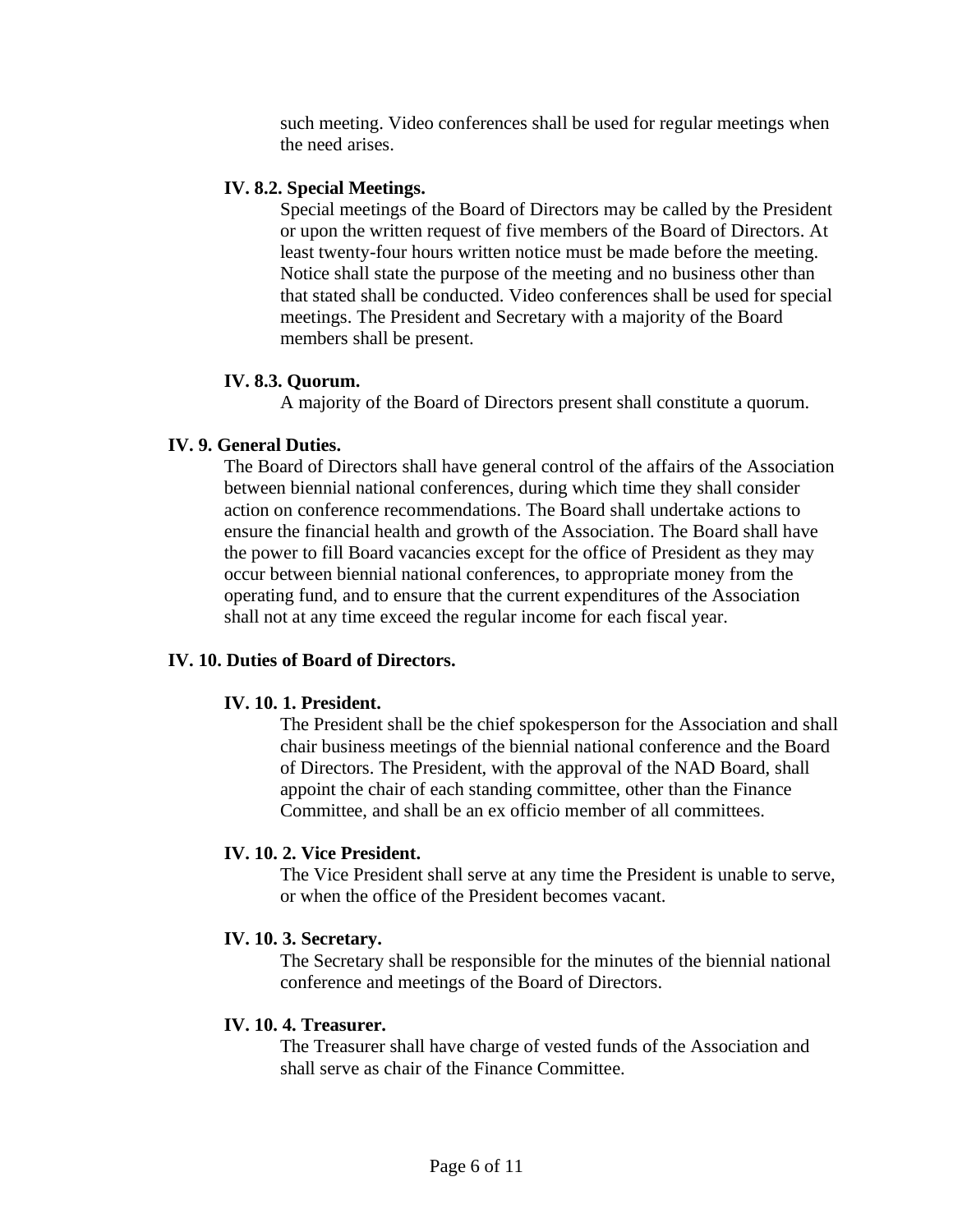### **IV. 10. 5. Regional Board Members.**

Regional Board Members shall serve as liaison between the Board of Directors and State Associations within the region, and work with the Board of Directors as a whole.

### **IV. 10. 6. Appointed Board Members.**

Appointed Board Members shall provide support to and work with the Board of Directors as a whole.

### **IV. 11. Executive Session.**

The Board of Directors shall convene in executive session where circumstances warrant, i.e., when discussing matters of sensitive, personnel, or litigious nature.

#### **IV. 12. Resignations.**

Resignations must be submitted in writing to the President or the Secretary.

### **IV. 13. Removal from Office.**

Elected and appointed Board members may be removed after due process hearing for failure to carry out their duties or for other good and sufficient reason by a two thirds (2/3) vote of the Board of Directors present and voting.

# **IV. 14. Conflict of Interest.**

All persons either elected or appointed to an office (including but not limited to any Board or Committee members), prior to acceptance and during tenure of that position, shall consider each item of business, where they have a vote or decision authority, to determine if a real or perceived conflict exists with the interests of the Organization. A conflict of interest is defined as any situation in which a member's decisions or votes could substantially and directly affect the member's professional, personal, financial or business interests. In the event that a person nominated for or holding an office finds himself or herself in such a position, he or she shall promptly disclose the conflict of interest to the Board of Directors and rescues himself or herself at any Board or committee meeting from any Deliberations or vote on the matter giving rise to the conflict of interest. A copy of the disclosure statement shall be reviewed by the Governance Committee.

#### **IV. 15. Compensation.**

Members of the Board of Directors shall serve without receiving compensation except for standard expense reimbursement for costs incurred in discharge

of duties.

# **IV. 16. Chief Executive Officer.**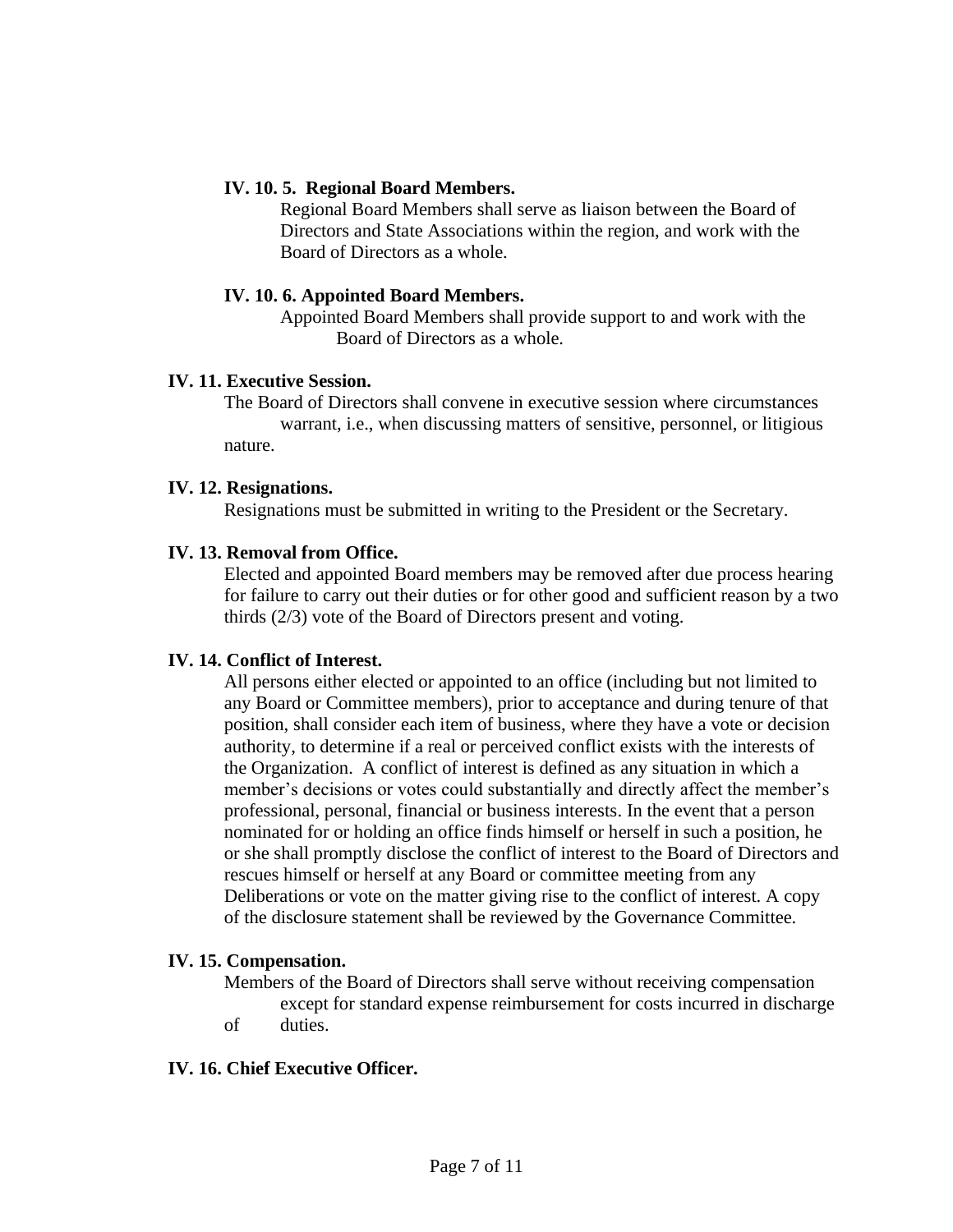The Board of Directors shall be empowered to appoint a Chief Executive Officer to serve as the chief administrative officer of the Association. The Chief Executive Officer shall report to the President of the Association and shall serve as a non-voting ex-officio member of the Board.

# **IV. 17. Indemnification.**

The Association shall indemnify any Board member or employee of the National Association of the Deaf against expenses actually incurred by such person in connection with the defense of any civil action, suit, or proceeding in which such person is made a party by reason of being or having been such Board member or employee and is found to be not liable. Such indemnification shall not be deemed exclusive or any other rights to which such Board member or employee may be entitled under any bylaw, agreement, vote of the Board of Directors, or otherwise.

# **ARTICLE V. Meetings**

# **V.** 1. **Biennial Meetings**

The Association shall meet in biennial national conference during each even numbered year.

# **V.** 1. 1. **Conference Site.**

The site selection process for biennial national conferences shall be governed by the Board of Directors. Such sites shall rotate among established geographical regions.

# **V.** 1. 2. **Call to Conference.**

The President of the Board of Directors shall issue an official call to the biennial national conference at least six (6) months in advance.

# **V.** 1. 3. **Conference Format.**

The biennial national conference format and duration shall be determined by the Board of Directors at least nine (9) months in advance.

#### **V.** 1. 4. **Forums.**

Individual members and organizational affiliate representatives registered at the biennial national conference shall have the opportunity to participate in and vote at Forums.

# **V.** 1. 5. **Council of Representatives.**

Delegates to the Council of Representatives shall conduct official business during the biennial national conference. The quorum at the Council of Representatives meeting shall be a majority of the voting delegates who have been registered with the credential committee as in attendance, provided that at least one-third of the state associations and membership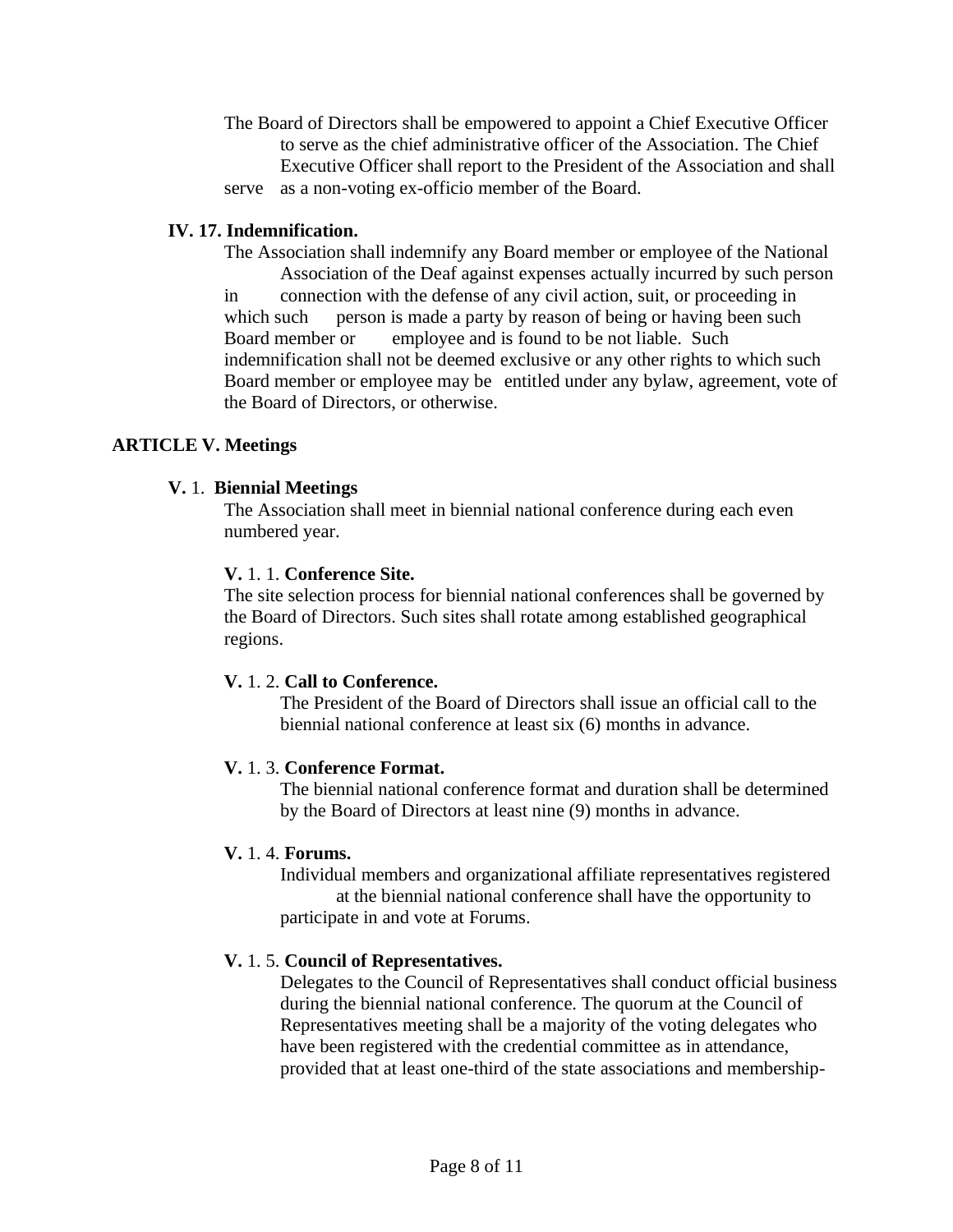based nonprofit organizational affiliates in good standing are present. The Council of Representative shall be composed of the following:

#### **V.** 1. 5. i. **State Association Representatives.**

Proportionate Council of Representatives representation by State Association and Membership-Based Nonprofit Organizational Affiliates shall be determined as follows:

> 20-199 members—up to two (2) delegates 200-399 members—up to three (3) delegates 400-599 members—up to four (4) delegates 600-799 members—up to five (5) delegates At least 800 members—up to six (6) delegates

State Association and Membership-based Nonprofit Organizational Affiliates affiliates shall provide a membership count for purposes of determining the number of delegates; Said membership count will be conducted through a tally of members registered<sup>1</sup> with State Association Membership-based Nonprofit Organizational Affiliates Affiliates during the following time period between Biennial National Conference(s), by March 15th of the even numbered years

#### **V.** 1. 5. ii. **College Student Affiliate Representatives.**

The Council of Representatives shall include one (1) delegate from each College Student Affiliate of the Association.

#### **V.** 1. 5. iii. **Non Profit Organizational Affiliate Representatives.**

The Council of Representatives shall include one (1) delegate from each bona fide local, state, and national Non Profit Organizational Affiliate of the Association, which meets eligibility criteria set forth by the Board of Directors. Further, Non-Profit Organizational Affiliates which meet eligibility criteria set forth by the Board of Directors shall have proportionate representation in the same manner as provided for State Association Representatives.

#### **V.** 1. 5. iv. **Section Representatives.**

<sup>&</sup>lt;sup>1</sup> The word "registered" as defined by a dictionary implies "entered or recorded on an official list or directory." Ideally, the State Association and Membership-Based Nonprofit Organizational Affiliate membership database would contain the following fields: Name, Address, Email, Videophone number, and/or other forms of contact information. Listserv, email blasts, census or any other form does not meet the criteria.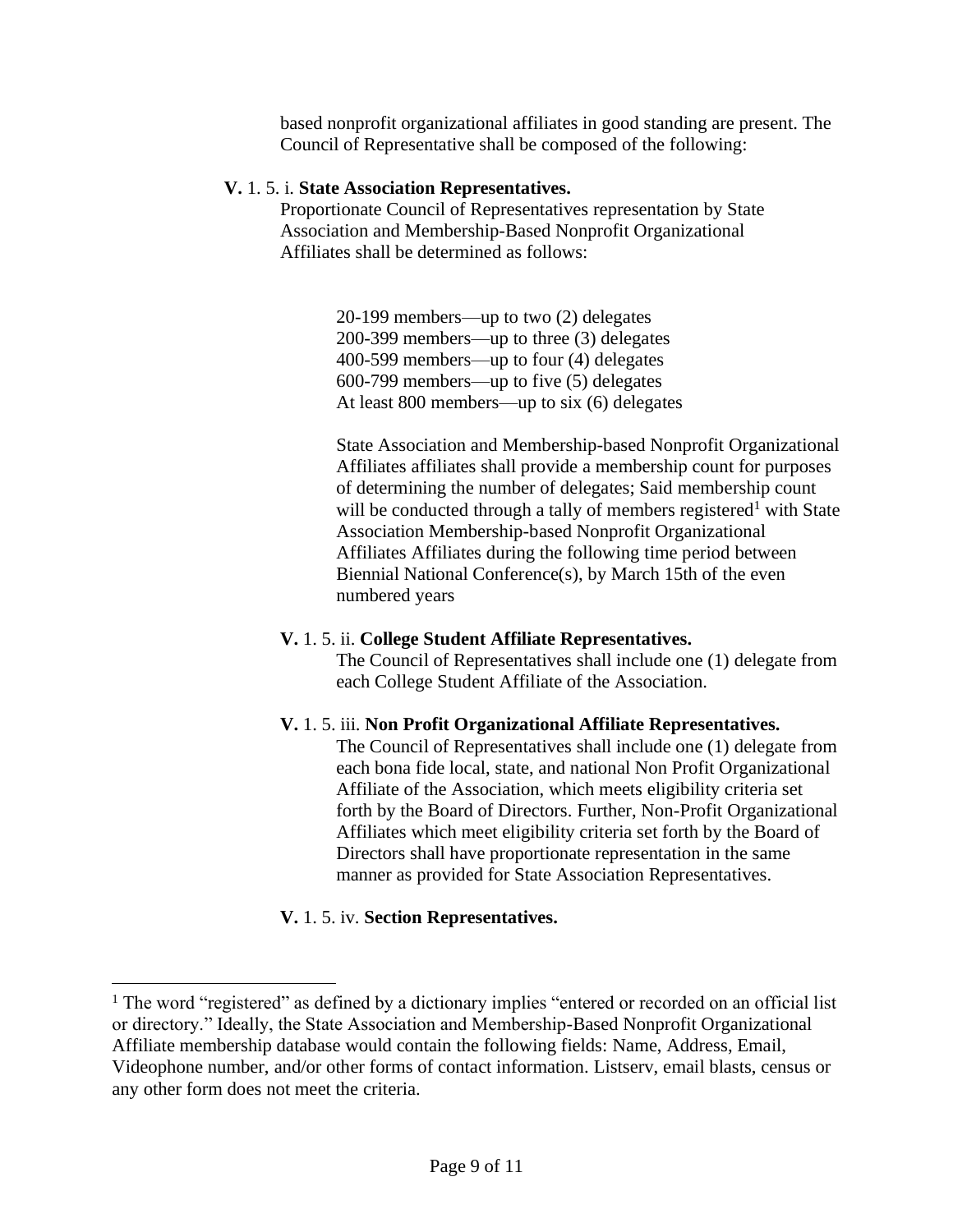The Council of Representatives shall include one (1) delegate from each Section of the Association.

### **V.** 1. 5. v. **Order of Georges and Georgettes Representatives.**

Twenty five (25) or more members of the Order of Georges and Georgettes (OGG) attending the biennial national conference may organize themselves for the purpose of electing delegates to the Council of Representatives. The number of delegates elected to attend the Council of Representatives shall be based on the number of all NAD members qualifying to be part of the Order of Georges and Georgettes, in essence all individuals (not only those present at the Conference) who have been members of the NAD for at least three years. On that basis, the number of OGG delegates shall be based on the same proportion as the number of delegates for State Associations and Non-Profit Organizational Affiliates.

### **V.** 1. 5. vi. **Junior NAD Representatives.**

The Council of Representatives shall include two (2) delegates from the Junior NAD.

# **V.** 1. 6. **Regional Caucuses.**

Regional caucuses may convene at will during the biennial national conference. Caucuses shall be composed of state delegates and other delegates within the respective regions.

# **V.** 1. 7. **Privileges.**

The Board of Directors and Past Presidents of the Association shall have the privileges of the Council of Representatives except voting.

#### **V.** 1.8.i. **Virtual Biennial Meeting During Declared Emergency**

If there is a declaration of national, state, or local emergency, the biennial national conference, through the use of technology available, may be held virtually. During the virtual biennial national conference, meetings of the Council of Representatives, Forums, and election of officers, as stated in Article IV Section 2, shall be held.

# **V.**1.8.ii **Term during the National, State, or Local Emergency.**

If there is a declaration of national, state, or local emergency, and where the use of technology becomes unavailable and holding the virtual biennial national conference cannot be held prior to the end of the even year, the officers of the board of directors and regional representatives shall continue to serve an additional two years.

# **ARTICLE VI. Committees**

# **VI.** 1. **Standing Committees.**